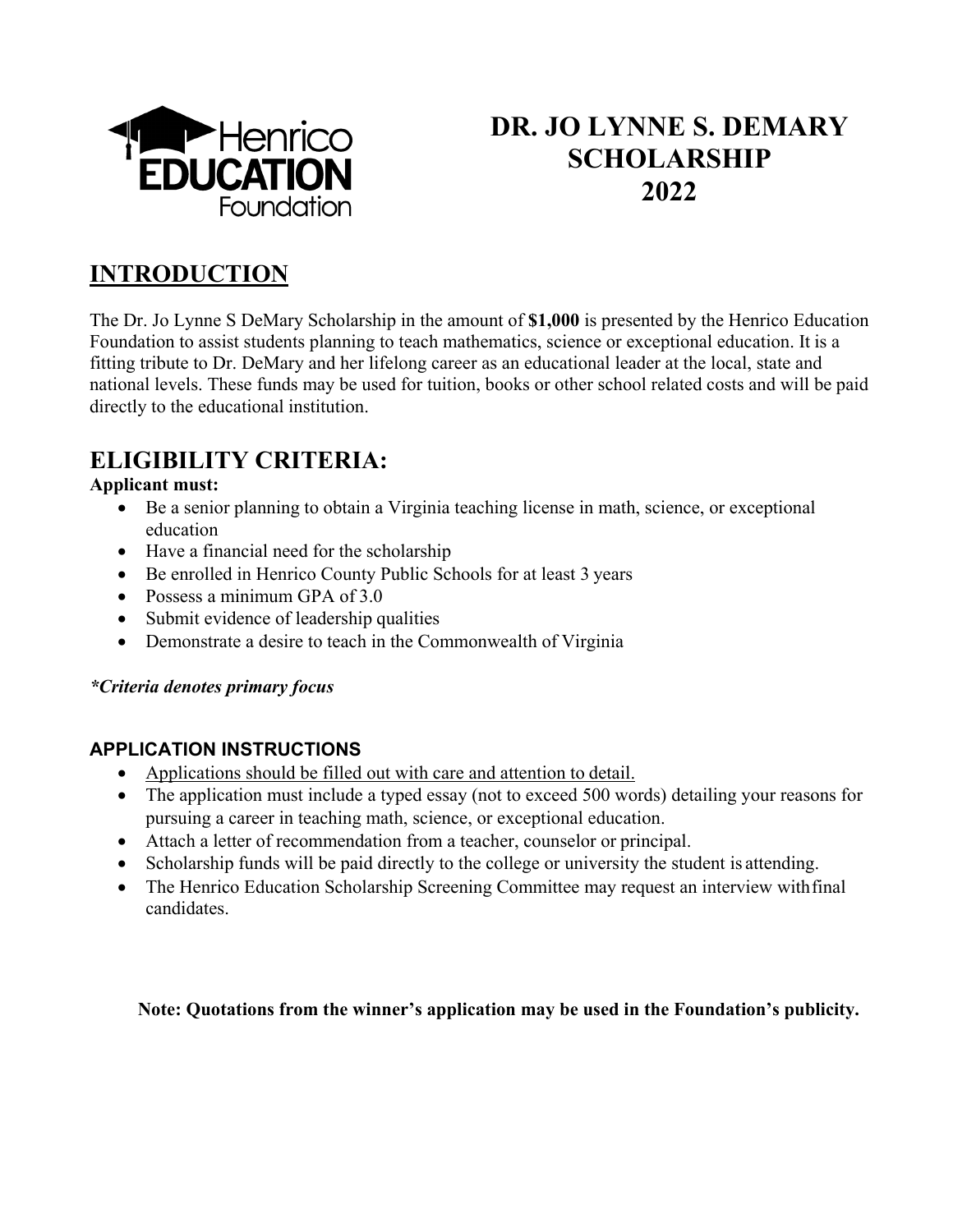

# DR. JO LYNNE S. DEMARY **SCHOLARSHIP** 2022

## **APPLICATION**

**INSTRUCTIONS:** The student should complete Section I, II and III of this application and give it to his/her school counselor to complete Section IV.

#### I. **STUDENT INFORMATION**

|                                                                                   | Home Phone |  |
|-----------------------------------------------------------------------------------|------------|--|
| Address                                                                           |            |  |
|                                                                                   |            |  |
| List special recognition/honors/awards received:                                  |            |  |
|                                                                                   |            |  |
|                                                                                   |            |  |
| List co-curricular activities in which you participate:                           |            |  |
|                                                                                   |            |  |
| List community activities in which you participate:                               |            |  |
| ,我们也不能在这里的时候,我们也不能在这里的时候,我们也不能会在这里的时候,我们也不能会在这里的时候,我们也不能会在这里的时候,我们也不能会在这里的时候,我们也不 |            |  |
| List any special interests and/or hobbies you have:                               |            |  |
|                                                                                   |            |  |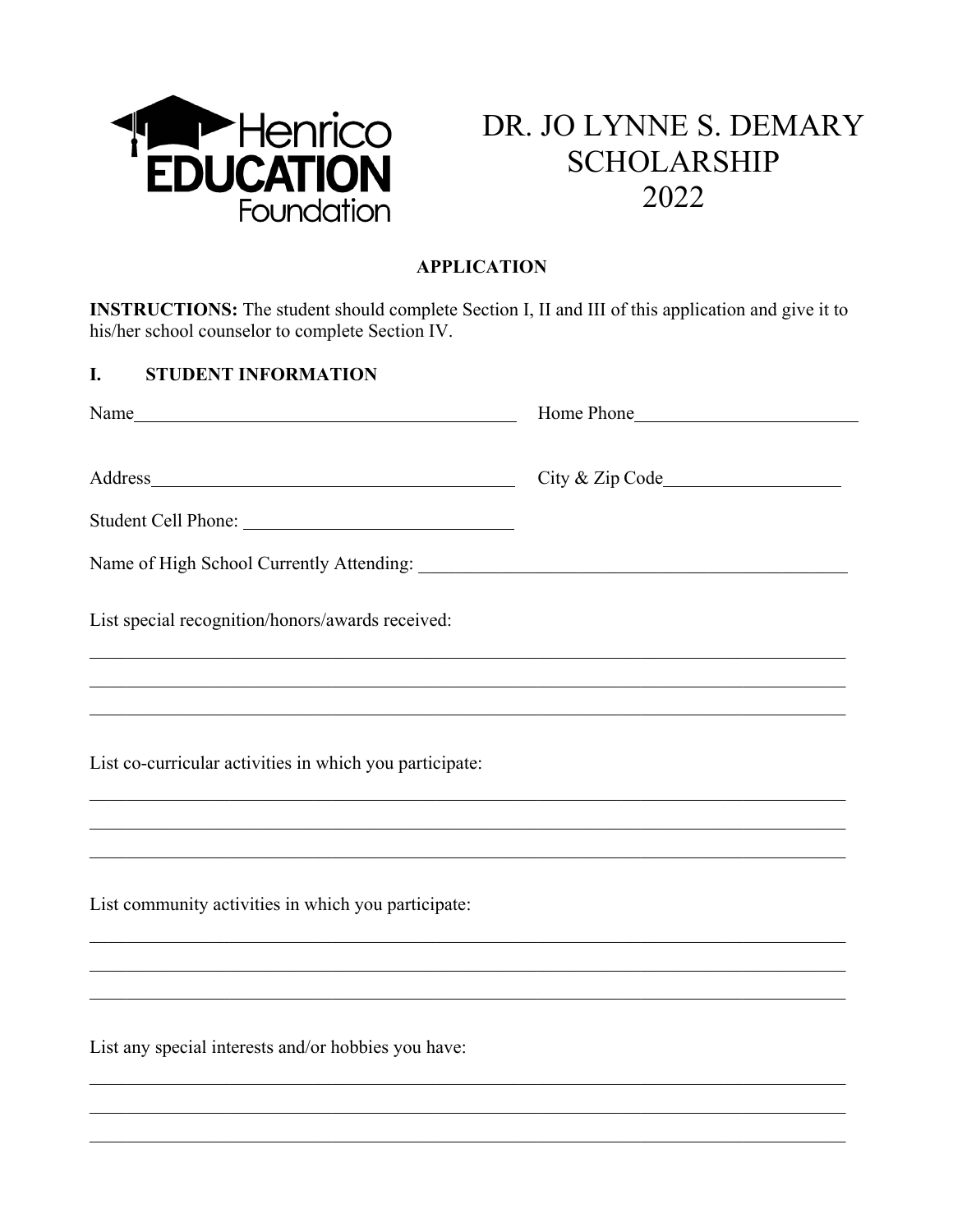Name and Location of College/University You Plan to Attend \_\_\_\_\_\_\_\_\_\_\_\_\_\_\_\_\_\_\_\_\_\_

Have you applied to attend? Ves No

Have you been admitted? \_\_\_\_\_\_\_\_\_Yes \_\_\_\_\_\_\_No

Estimated tuition and fees for the year \_\_\_\_\_\_\_\_\_\_\_\_\_\_\_\_\_\_\_\_\_\_\_\_\_\_\_\_\_\_\_\_\_\_\_\_\_\_\_\_\_

**II. STUDENT ESSAY:** On a separate sheet, attach a typed essay (not to exceed 500 words) detailing your reasons for pursuing a career in teaching math, science, or exceptional education.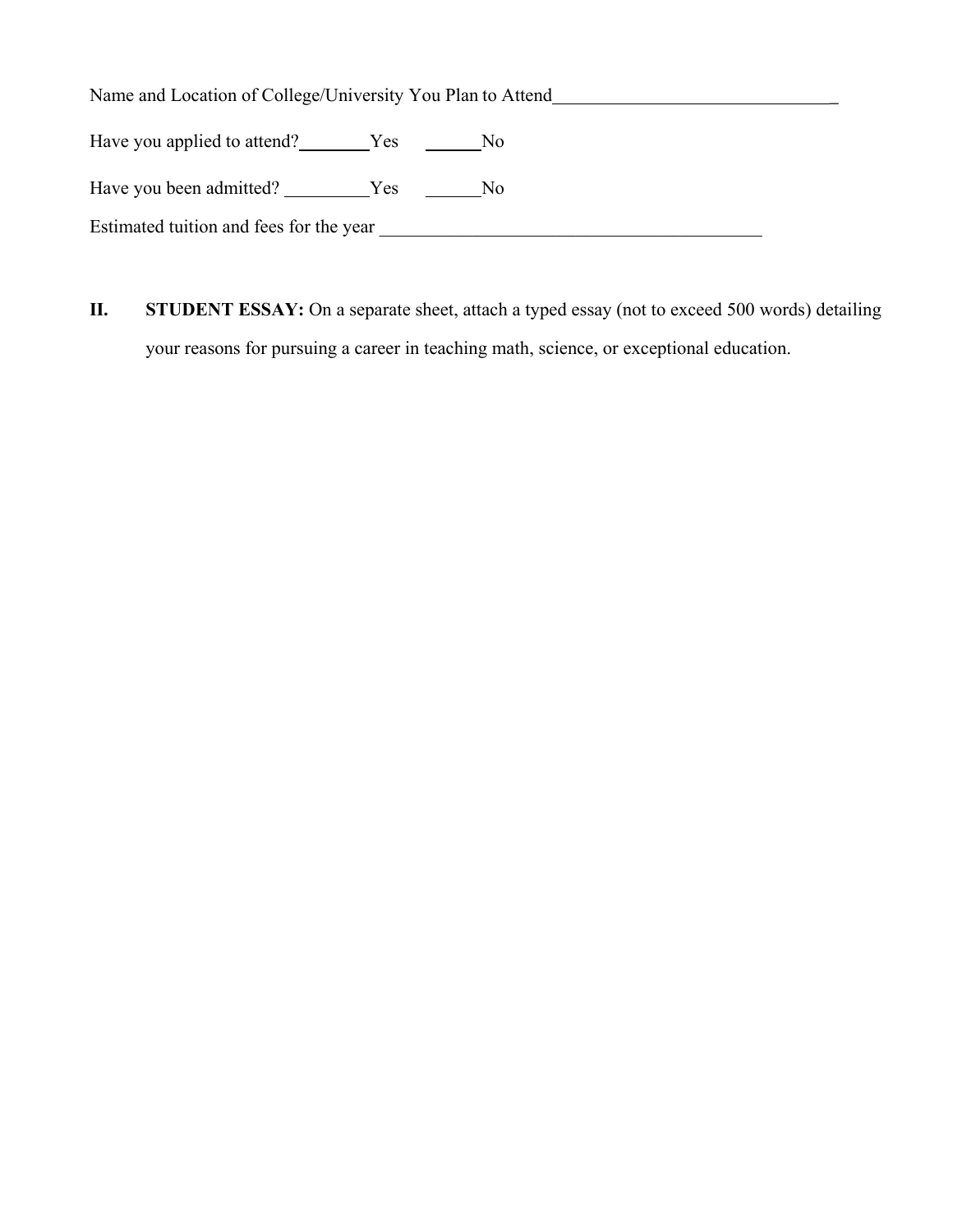## **III. FAMILY INFORMATION**

(NOTE: If the student is in foster care or under the care of a guardian, please so indicate and substitute the appropriate information.)

|                                                                      | Father's Occupation Mother's Occupation |  |
|----------------------------------------------------------------------|-----------------------------------------|--|
|                                                                      |                                         |  |
| Have you received any other scholarship awards? ____Yes __________No |                                         |  |
| If yes, complete the following:                                      |                                         |  |
| Name of scholarship(s) $\qquad \qquad$                               |                                         |  |
| Value: $\frac{\ }{}$                                                 |                                         |  |
|                                                                      |                                         |  |
| Date                                                                 | <b>Parent or Guardian Signature</b>     |  |
| Date                                                                 | <b>Student Signature</b>                |  |